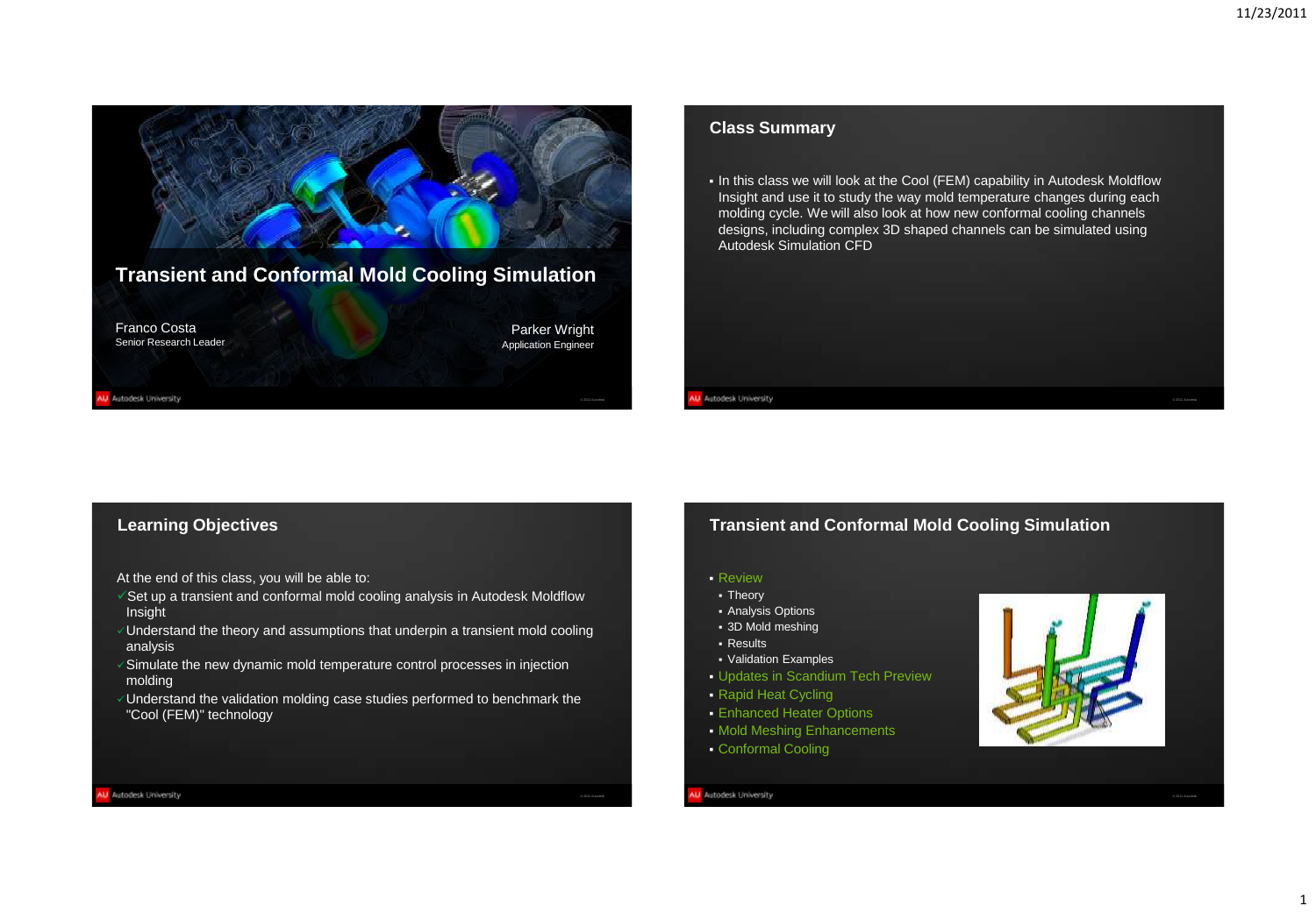# **Temperature Equation**

$$
\overline{OC_P \frac{\partial T}{\partial t}} = \nabla \cdot (k \nabla T)
$$

© 2011 Autodesk

- **Temperature of the mold Boundary conditions** 
	- Heat inflow from the polymer melt, hot runners or heater cartridges
	- Heat outflow to the coolant and outer mold surface
- To solve for the average mold temperature during the cycle:

$$
0 = \nabla \cdot (k\nabla T)
$$

- This is the equation for steady-state heat flow **Linear equation**
- Can be solved by the Boundary Element Method Only requires a boundary mesh of the mold

U Autodesk University



 Volume (tetrahedral) mesh of the mold geometry, can be used to solve the mold temperature equation in either steady-state or with the transient term





# **Two options for Part heat flux calculation**

- Full flow analysis at every iteration
- Includes full effect of shear heating and material convection
- Conduction solver
- Assumes the cavity is instantly filled at melt temperature
- Same as used for the conventional (BEM) Cool analysis
- Much faster analysis

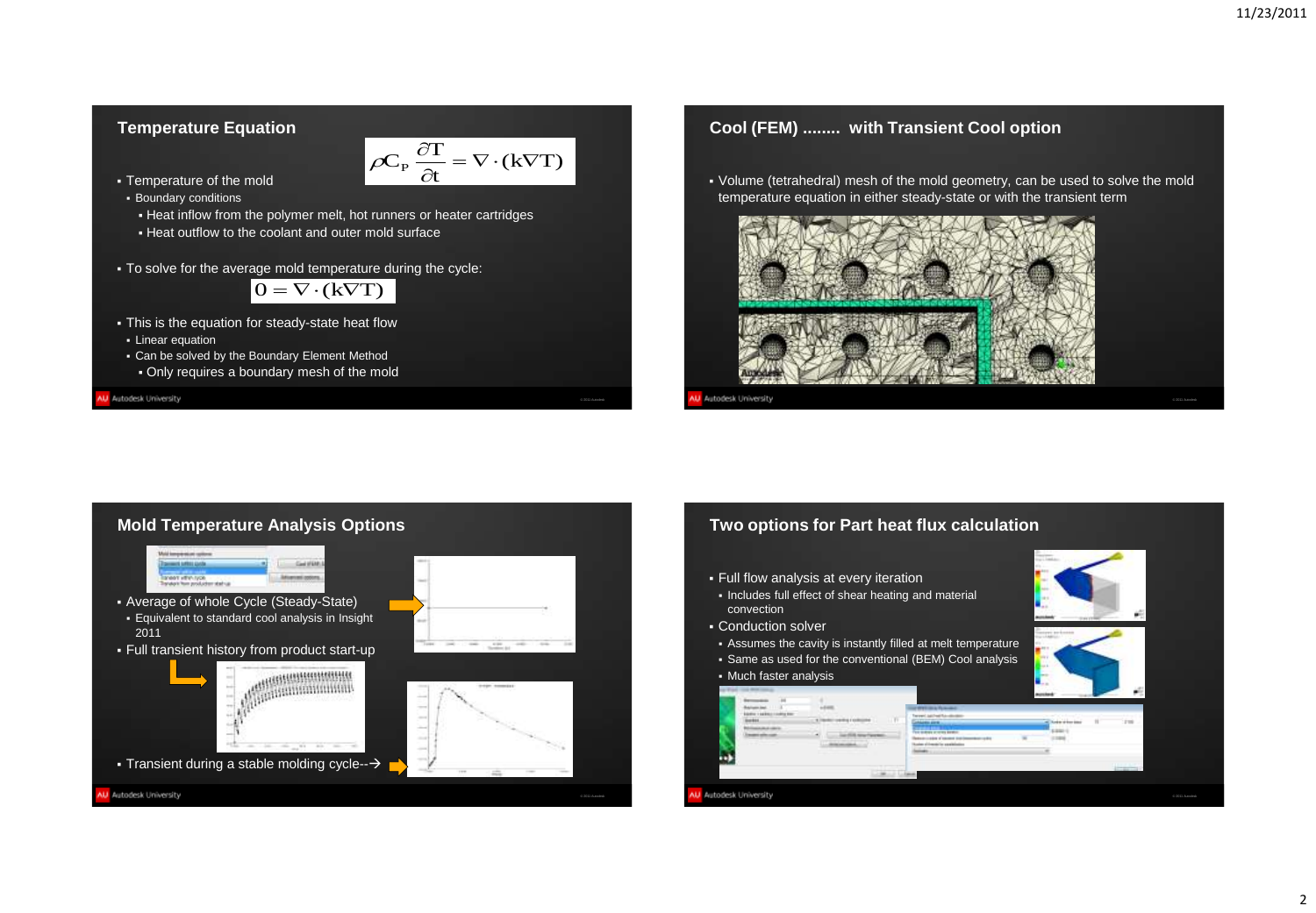# **Availability and features**

- First commercial release of Cool (FEM) / Transient Cool Autodesk Moldflow Insight® 2012 :
- Only for 3D Mesh type. i.e. 3D cavity mesh
- Can use either tetrahedra or beam elements for the feed system
- Uses beam elements for the circuit flow calculation
- Can include mold inserts, part inserts and cores
- (Meshed after import from CAD)
- Supports heat flux setting from hot runners and cartridges heater

# **Cartridge Heaters (Moldflow Insight 2012)**

- Modelled as beam elements
- Can be non-circular (rectangular)
- Specify either Heat Flux or Temperature



# **How to prepare the 3D mold mesh (1)**

- From CAD geometry of the mold
- Model the cooling lines, feed system and cavity as features cut out of the mold block
- **Special feature in Autodesk Inventor Professional ® allows the mold geometry to be** simplified and exported for Moldflow Cool (FEM) analysis.
- Can include Part Inserts, Mold Inserts & Cores





U Autodesk University

W Autodesk University

# **Specifying Mesh Density on CAD Imported Mold**

- Change Selection mode to allow CAD Faces to be picked On the "Mesh" Menu
- Select just the outer mold surfaces





© 2011 Autodesk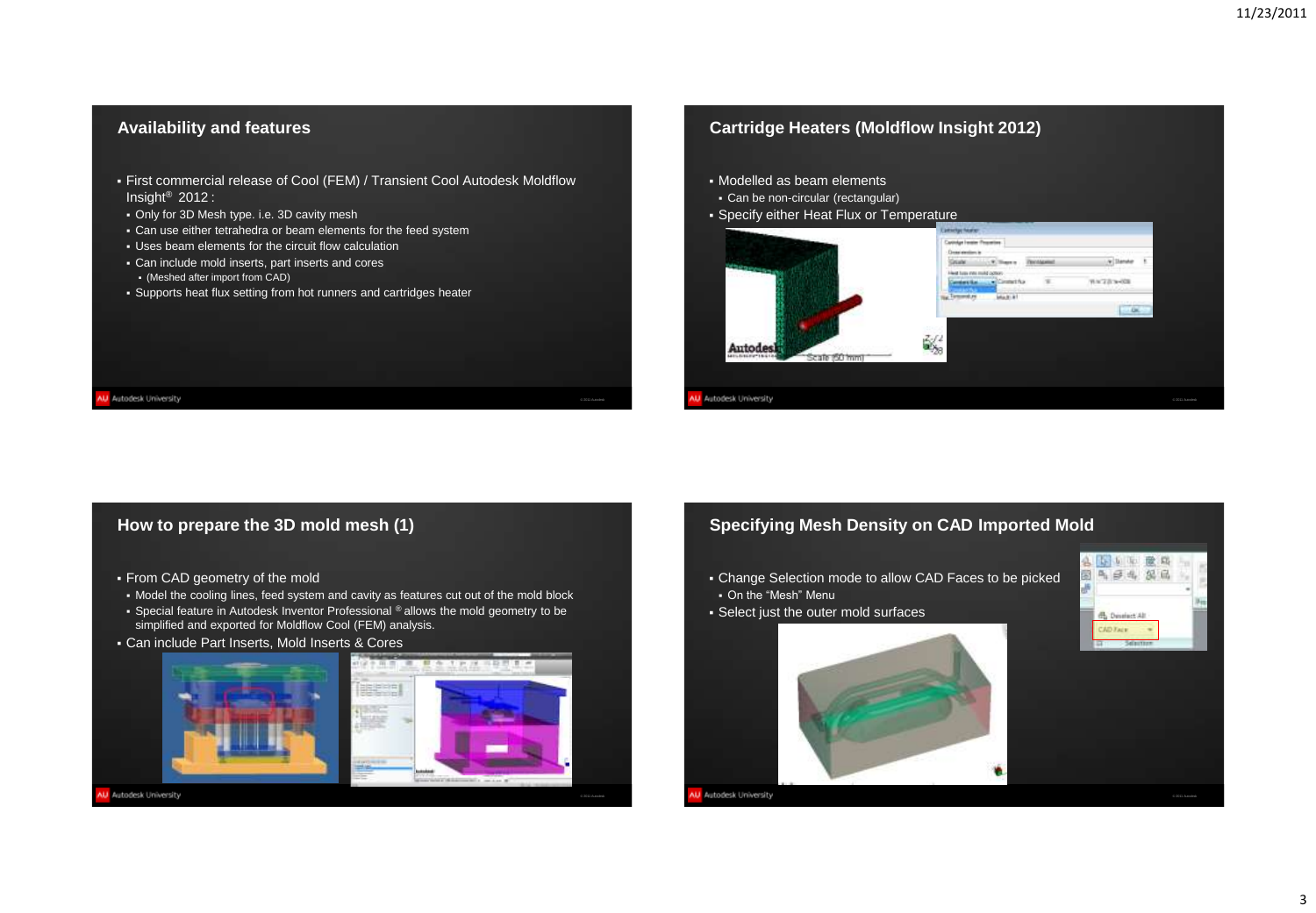# **Specifying Mesh Density on CAD Imported Mold (2)**

**Marian**  Specify a larger element size on the outer surfaces **Éritations** than the internal (Global) size **BB** Design Select all surfaces in the list Design Defens for all results, through an order that press of the pair Deselect "Use global edge length" Talkin Form #1 for more links 16.44 Set Target edge length **Click Apply Grandplaced And deviation Transformation** *CONTRACTOR* **District Allen**  $-30.00$ 

# **How to prepare the 3D mold mesh (2)**

- 1. Start from an existing Moldflow Insight study file
- With cavity mesh and cooling circuit lines and feed system lines
- 2. Use Mold Surface Wizard to define mold size
- 3. 3D Mold mesh wizard in two stages to build the mold mesh from these features and boundary.



W Autodesk University

© 2011 Autodesk

11.88

**CONTRACTOR** 

# **3D Mold Meshing – Detailed Walkthrough (1)**

- Start with an existing study file
- Need a 3D Part mesh
- Runner system can be tetrahedra or 1D curves
- Cooling lines must have 1D curves (not just beam elements)
- If you don't have the 1D curves you can create them using the beam nodes as end points



U Autodesk University

W Autodesk University

# **3D Mold Meshing – Detailed Walkthrough (2)**

- To create straight channel lines, use "Create Line"
- Pick the existing mesh nodes get the end coordinates
- Extend cooling channels all the way to the intended mold boundary
- If you have a curved cooling channel without the 1D curve: Create curve by Spline

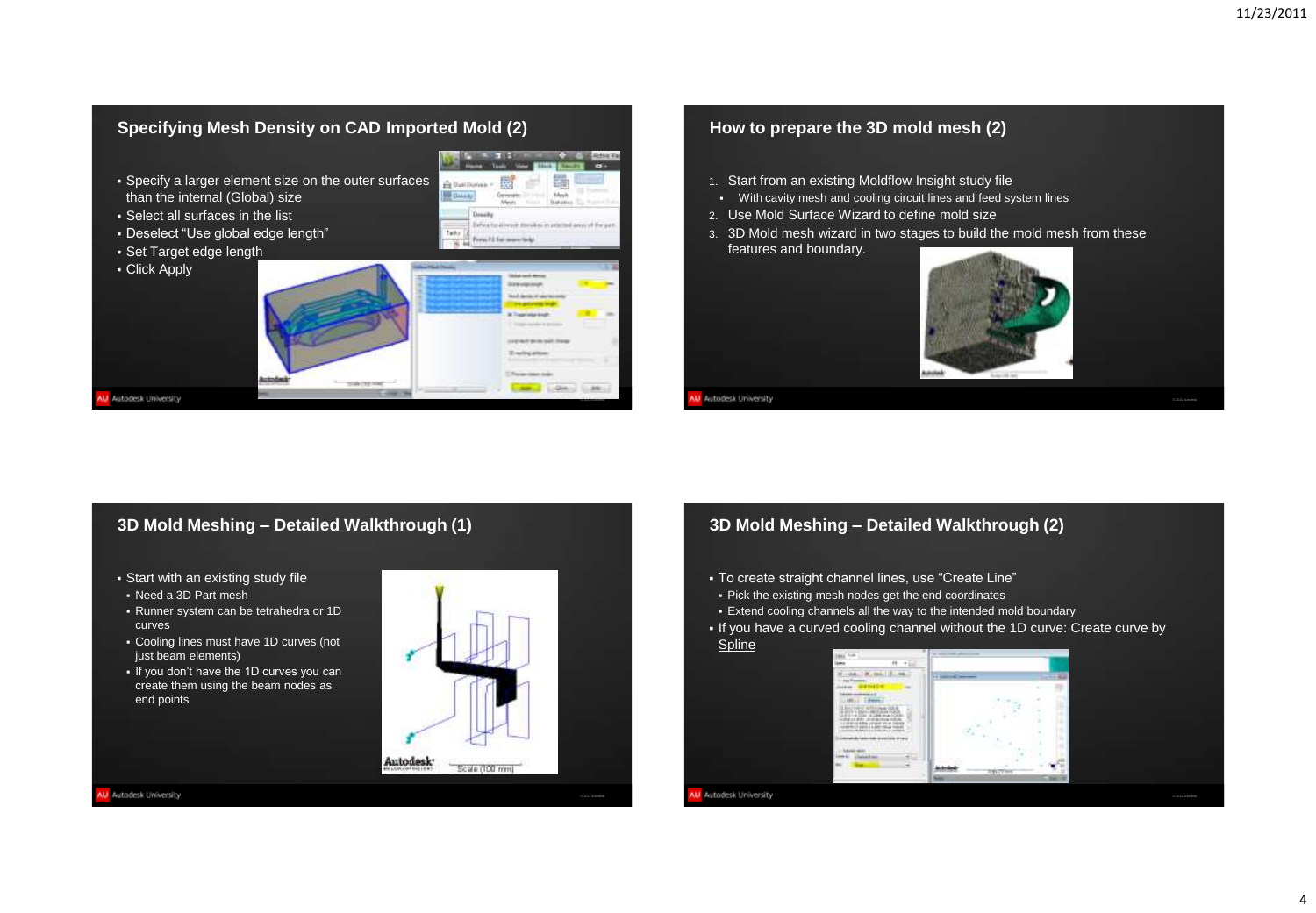

# **3D Mold Meshing – Detailed Walkthrough (5)**

- Result is a surface mesh on the cavity & feed system, channels and outer boundary
- Use Cutting Plane to check all 1D curves were present

U Autodesk University



© 2011 Autodesk

# **3D Mold Meshing – Detailed Walkthrough (6)**

Launch 3D Mold Meshing again to create tetrahedra (stage 2)

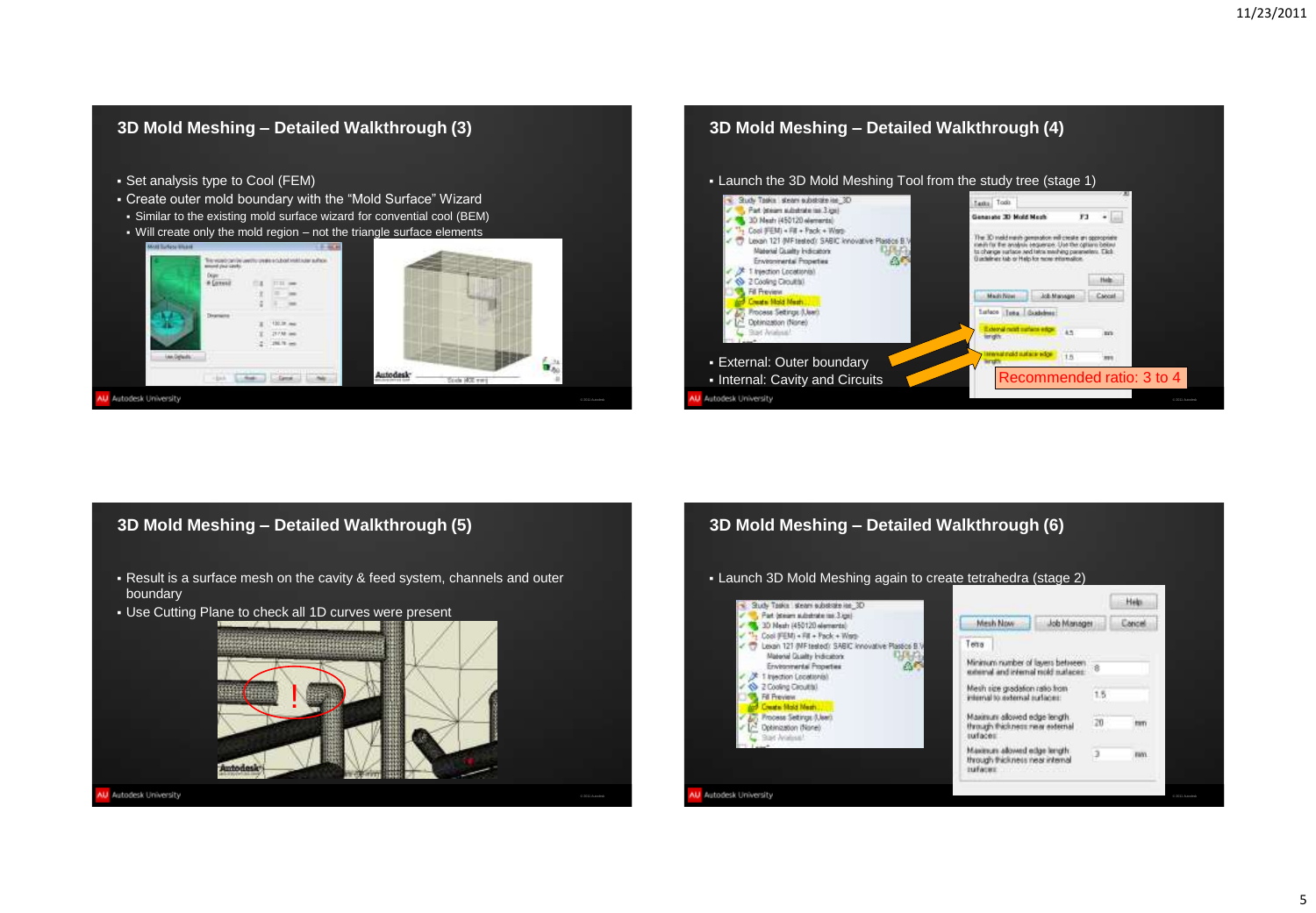



# **Results: Transient Mold Temperature: XY-Plot**

 Select node(s) on the (mold) cavity surface to see the evolution of temperature with time:



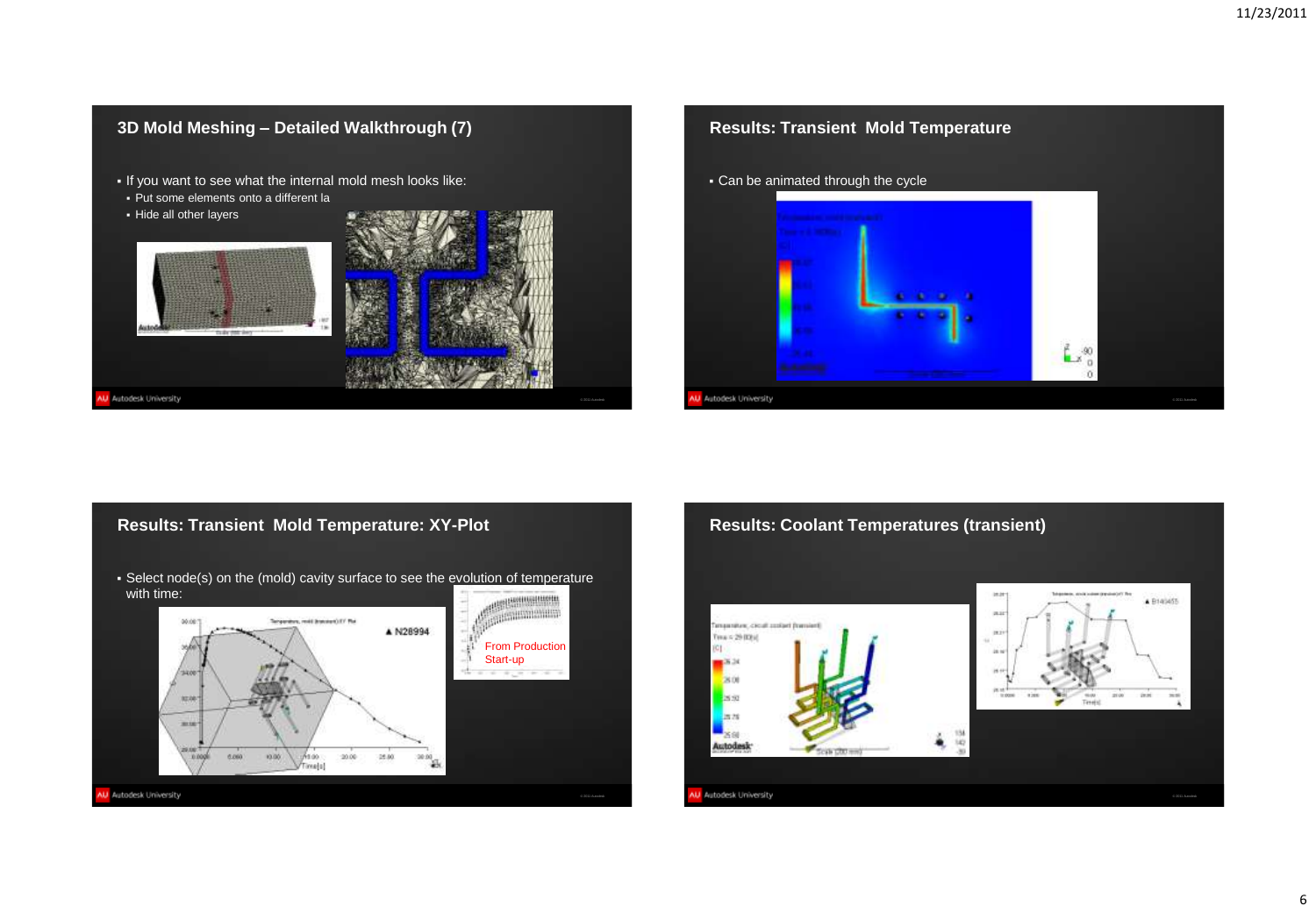



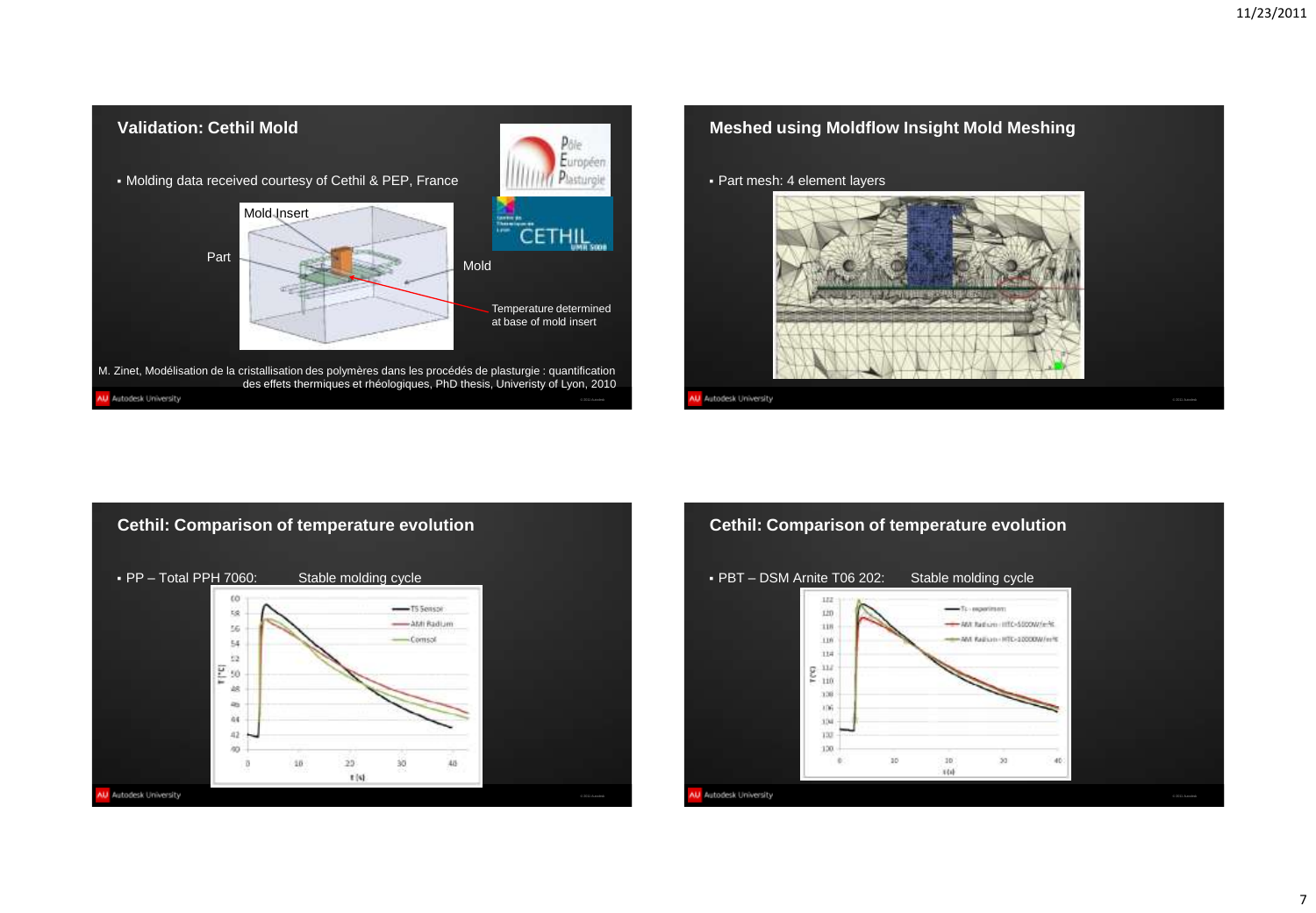





# **Mold Temperature Profile at Sensor**



- Provisional Result Further investigation required to check why temperature peak is missed in the simulation
- Need to consider effect of sensor insulation?

## U Autodesk University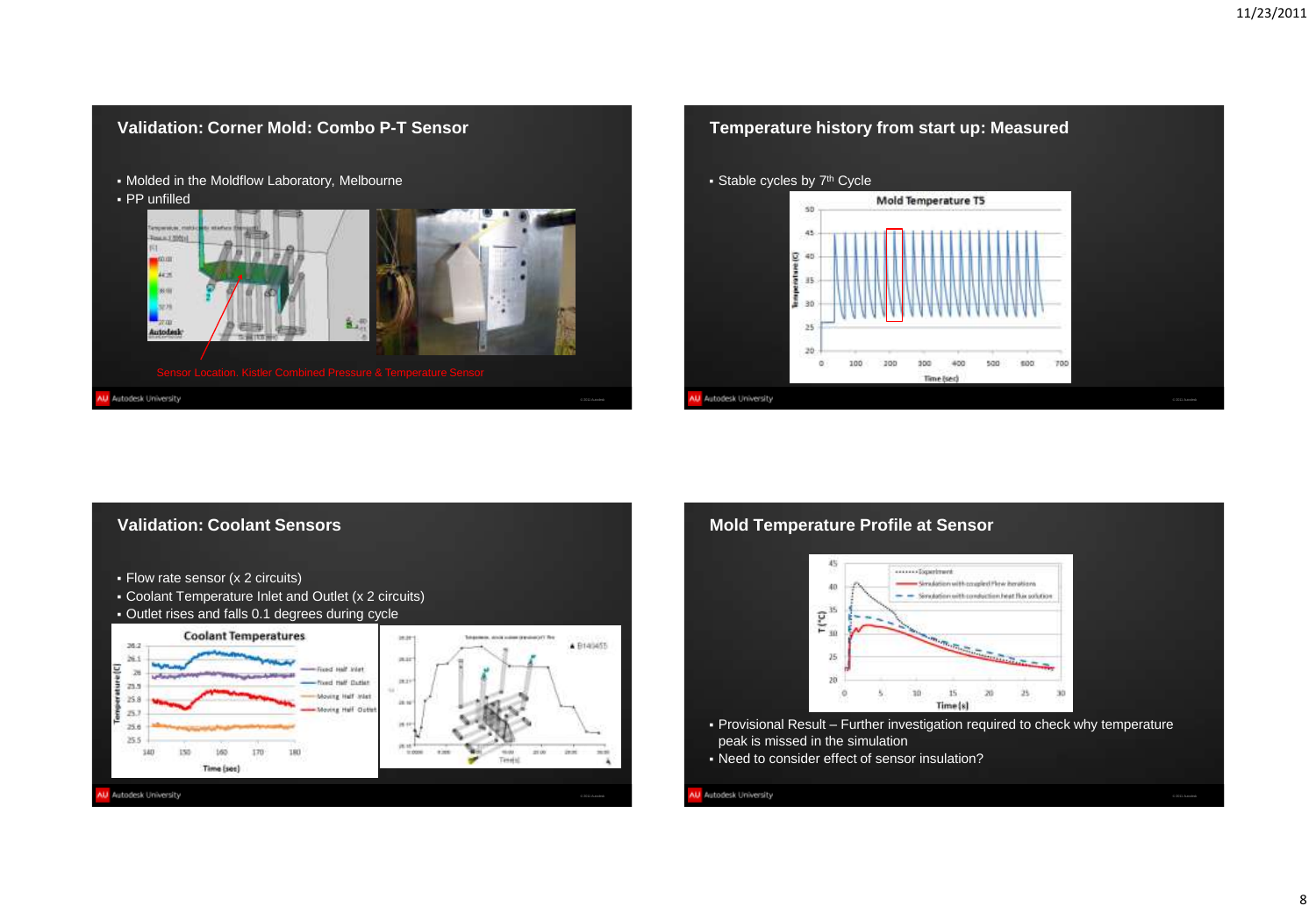# **Transient and Conformal Mold Cooling Simulation**

**Review** 

- Updates in Scandium Tech Preview 2
- **Reactive Molding**
- Dual Domain
- Rapid Heat Cycling
- Enhanced Heater Options
- **Mold Meshing Enhancements**
- Conformal Cooling



© 2011 Autodesk

W Autodesk University

## **Disclaimer**

*We may make statements regarding planned or future development efforts for our existing or new products and services. These statements are not intended to be a promise or guarantee of future availability of products, services or features but merely reflect our current plans based on factors currently known to us. These planned and future development efforts may change without notice. Purchasing decisions should not be made based upon reliance on these statements.*

*These statements are being made as of today (Nov 29, 2011) and we assume no obligation to update these forward-looking statements to reflect events that occur or circumstances that exist or change after the date on which they were made. If this presentation is reviewed after the date of its original publication, these statements may no longer contain current or accurate information.*

### W Autodesk University

## **Scandiudm Technology Preview 2**

Free download

U Autodesk University

- labs.autodesk.com
- English, Windows only
- Requires Autodesk Moldflow Insight 2012 license
- Provides extended features for Cool (FEM) – Transient Cool



# **Transient Mold Thermal Analysis for Reactive Molding**

- Called "Cool (FEM)"
- But more typically will involves heating of the resin from the hot mold
- Hot fluid or heater cartridges

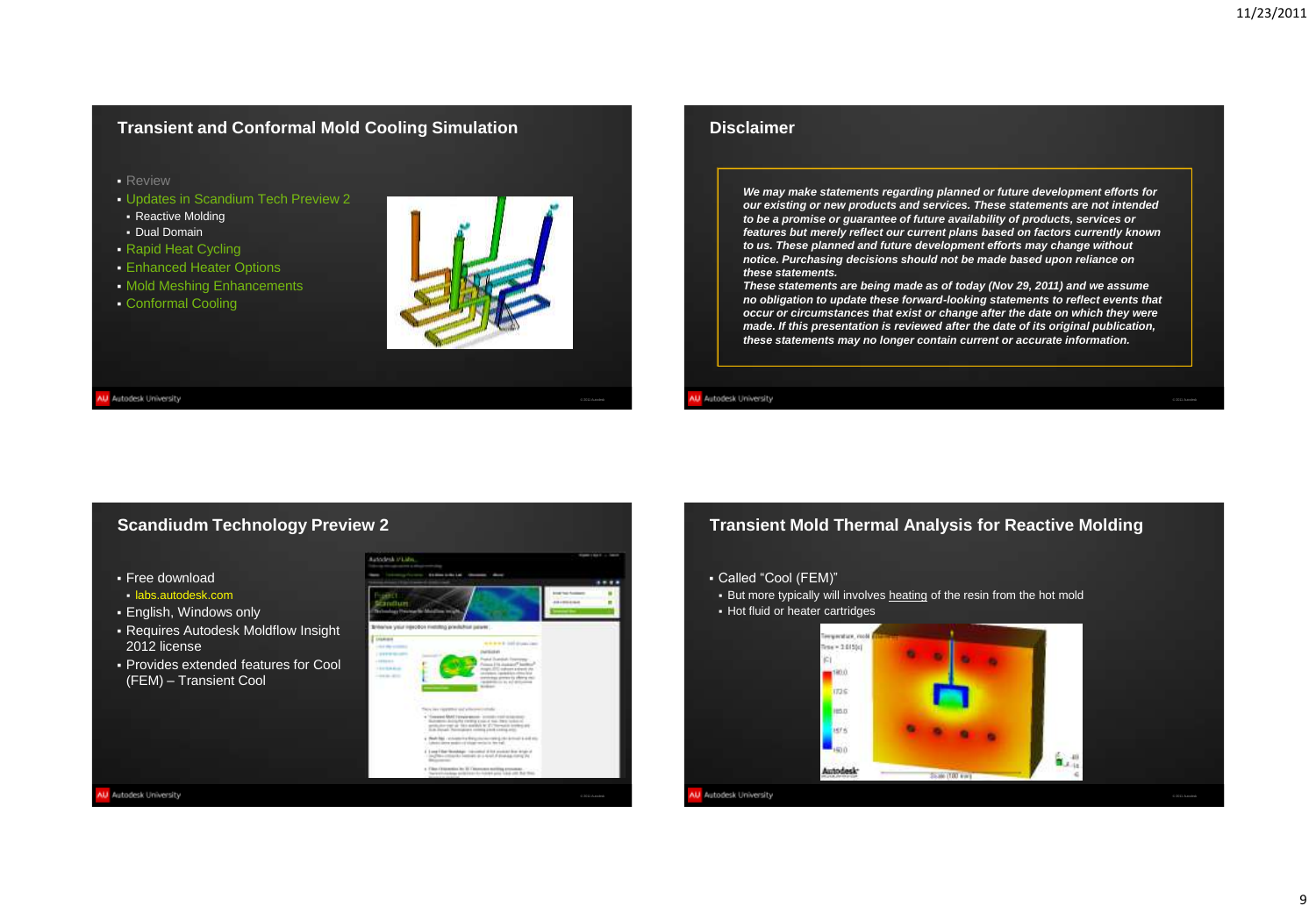# Support Dual-domain part meshes for Cool (FEM) analysis **Review**  Mold Mesh is Tetrahedral Elements Not yet transferring the transient mold surface temperatures into the dual-domain flow Can not choose Full Flow on Every Iteration Parting Plane Case Study W Autodesk University W Autodesk University © 2011 Autodesk

# **Transient and Conformal Mold Cooling Simulation**

- Updates in Scandium Tech Preview 2
- Rapid Heat Cycling
- **Heating and Cooling Fluids**
- Cycling Timing Controls
- 
- 
- **Enhanced Heater Options**
- **Mold Meshing Enhancements**
- Conformal Cooling



# **Rapid Temperature Cycling / RHCM ® / Variotherm ®**

**Transient Cool Analysis for Dual-Domain Part meshes**

- **Heat Mold for Filling**
- Eliminate visible weld-lines
- **Increase flow length**
- High (uniform) gloss finish Eliminate Gate Marks
- (Cold slugs)
- Typically only the cavity side is heated
- Heat by: Steam, Electrical or Induction
- Cool Mold during Packing
- Reduce cycle time

U Autodesk University



# **Rapid Temperature Cycling / RHCM ® / Variotherm ®**

- New Rapid Heating and Cooling property type for cooling channel inlet
- Can only be selected once an analysis sequence containing Cool (FEM) has been selected
- Not supported by Boundary Element Cool
- Allows specification of:
- Heating
- Cooling

© 2011 Autodesk

- Timing
- 

## Autodesk University

Autodesk Confidential Information

© 2011 Autodesk

Lik. Help: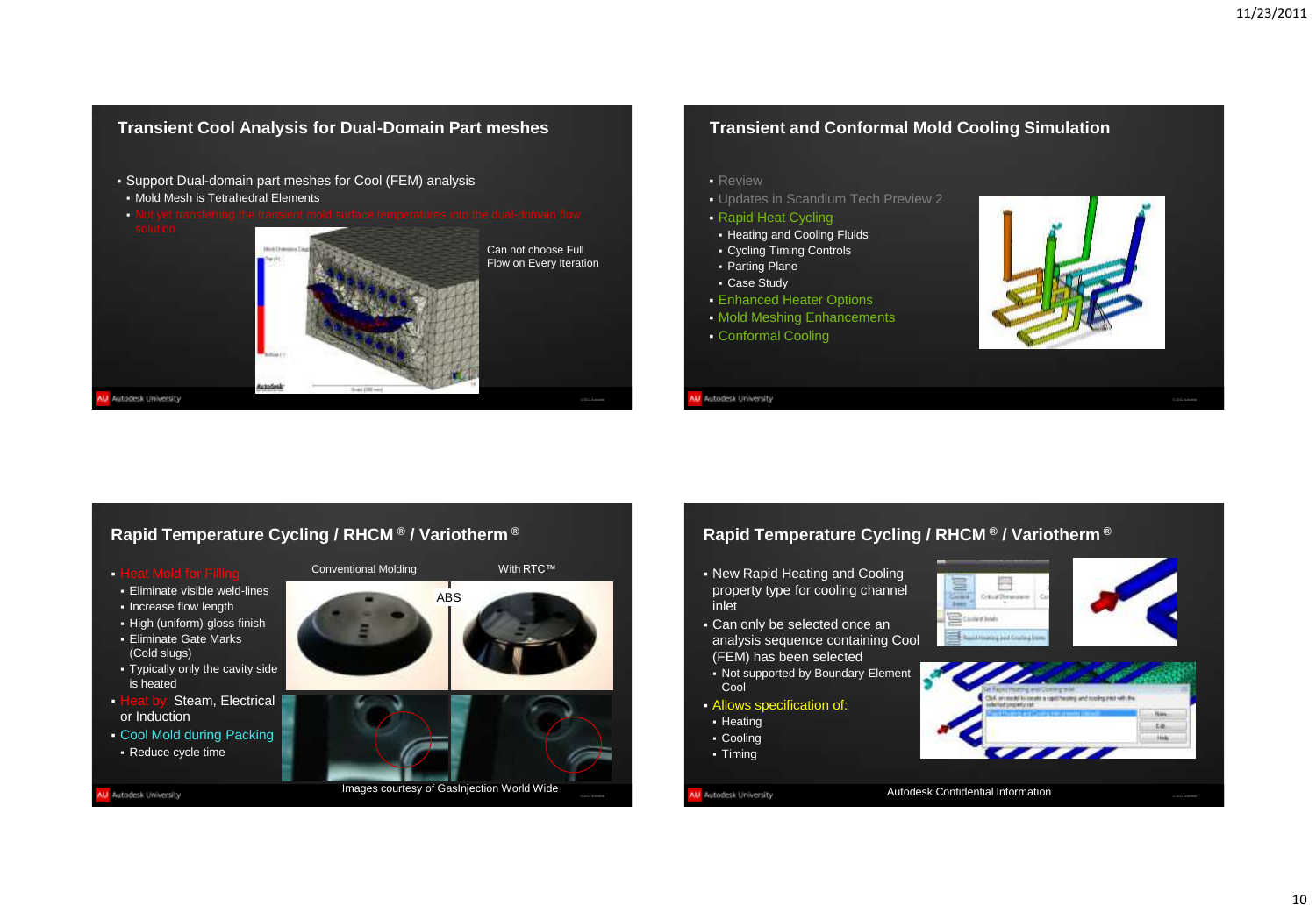# **Rapid Temperature Cycle**



# **Rapid Temperature Cycle: Heating Phase**

**Human committed** 

## **Heating Fluid**

- Saturated Steam by set Pressure
- Saturated Steam by set Temper
- Heated (pressurized) water
- Timing
- **Duration of Heating fluid flow**
- **Start time referenced from mold** opening

| <b>re</b> | <b>Information presence</b><br>And down by treasmittive |  | 118             | <b>MPA IS THEFT STAND</b> |                            |  |  |
|-----------|---------------------------------------------------------|--|-----------------|---------------------------|----------------------------|--|--|
| rature    | <b>Wallert Lower</b><br>Sail oblar after traid coloning |  |                 |                           |                            |  |  |
|           |                                                         |  |                 | ps.                       | <b>Sarged</b>              |  |  |
|           | my commit by firm.                                      |  |                 |                           |                            |  |  |
| Ł         | comeditation for process of                             |  |                 | 11                        | <b>APA DI DISTITUI AND</b> |  |  |
|           | Tiere constat<br>Dürünter:                              |  |                 |                           |                            |  |  |
|           | That does after met/opports                             |  | $n \equiv 0.01$ |                           |                            |  |  |
|           |                                                         |  |                 | <b>DE</b>                 | <b>Sances</b>              |  |  |
|           |                                                         |  |                 |                           |                            |  |  |
|           |                                                         |  |                 |                           |                            |  |  |
|           | Autodesk Confidential Information                       |  |                 |                           | @ 2011 Autodesk            |  |  |

# **Rapid Temperature Cycle: Temperature Control**

- Heating Phase / Cooling Phase continues until a target temperature is achieved at Thermocouple
- **Specify Thermocouple location by node number**
- Thermocouple would typically be placed near the cavity
- Specify how the cycle control
- Delay mold closing
- Delay start of Injection
- Do not delay injection

W Autodesk University

 Mold opening / ejection will always wait for the cooling phase to be completed

| Extend mold-close time before insection |  |
|-----------------------------------------|--|

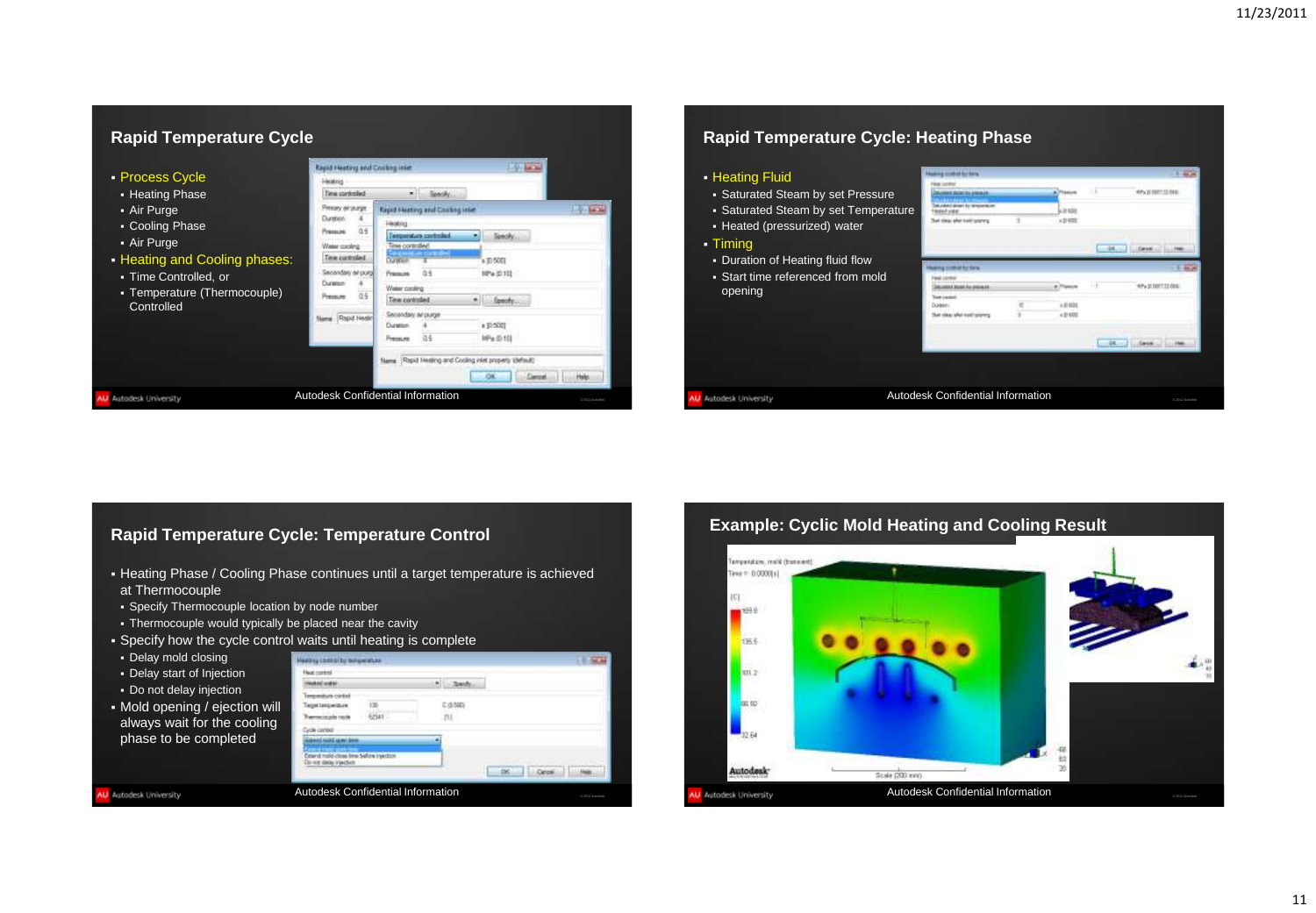





### **Thermal Isolation during Mold Open** Rapid heating usually only on cavity side (fixed-side) **- Heating Phase may start while mold is open**  So do not allow thermal contact between mold halves Assign automatically (Can override) Mold block (30) Mold material the global setting in advanced column Esteral hust tranifer conflicients (40) 30000 Mold Block conductance War 2C initial temperature for production start-up C + 120.500 Multi half assignment Adonati **Mang**i Lew Mold block Moving Half rand .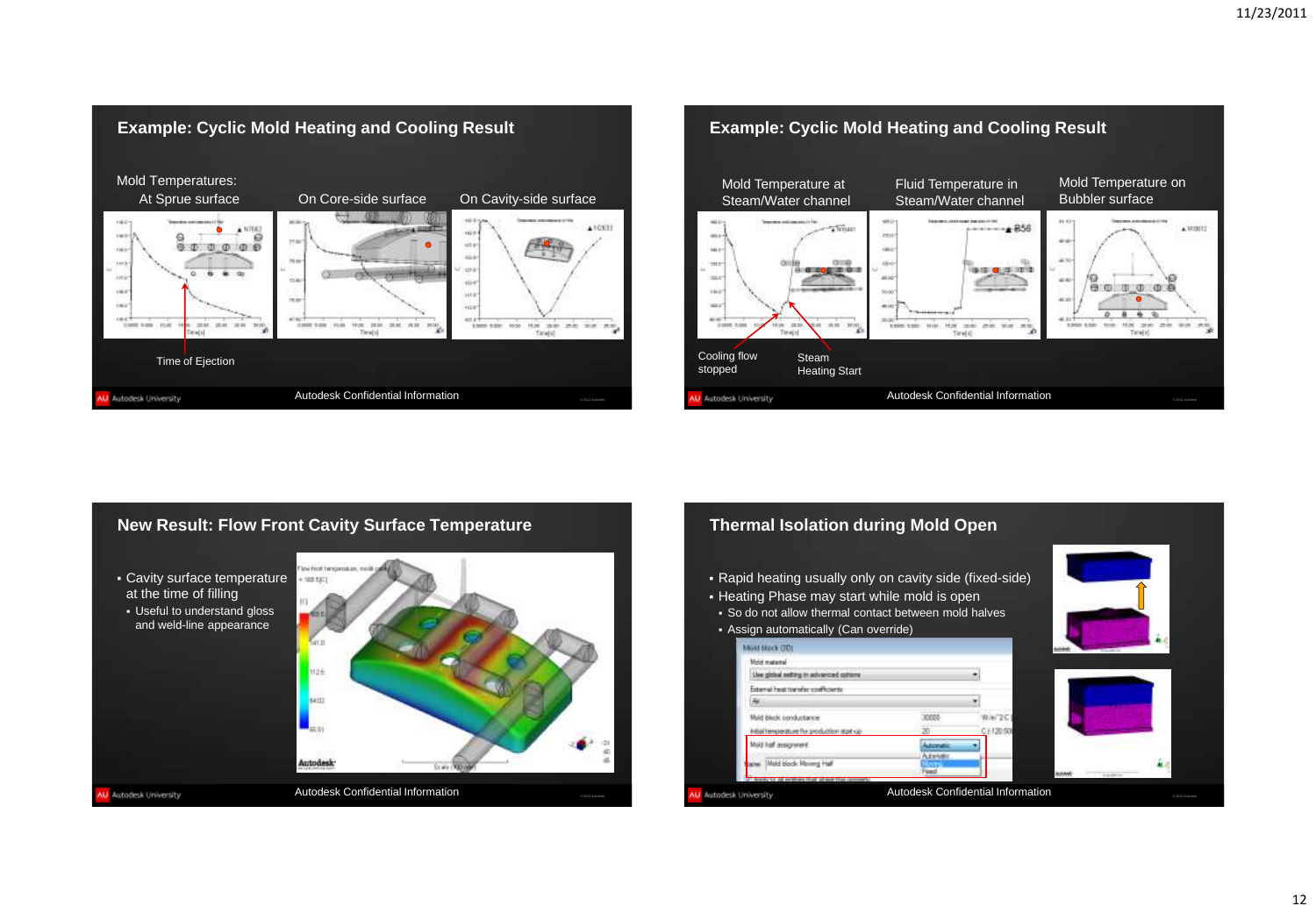# **Transient and Conformal Mold Cooling Simulation**

- **Review**
- Updates in Scandium Tech Preview 2
- Rapid Heat Cycling
- **Enhanced Heater Options**
- New Cartridge Heater Controls
- **Hot Runner Heater Elements**
- Mold Meshing Enhancements
- **Conformal Cooling**



© 2011 Autodesk

W Autodesk University



# **Additional Cartridge Heater Controls**

|                                                |                               |                                   | Latin Apt States Communication |                |               |                 |
|------------------------------------------------|-------------------------------|-----------------------------------|--------------------------------|----------------|---------------|-----------------|
| • Time Control                                 |                               |                                   | Detailed Rue                   | MED            | Mrk/23Lie-02E |                 |
| • Thermocouple                                 |                               |                                   | Themscouple control            |                |               |                 |
|                                                |                               |                                   | <b>Build of lenseston</b>      | н              | に骨髄膜          |                 |
| • Switches Heat Flux On/Off to try maintain    |                               | Mountain off Taner                |                                | s (C-60)       |               |                 |
|                                                |                               | <b>Get-Yven herizoend: zw</b>     |                                | <b>C @ 500</b> |               |                 |
| temperature within set range at a thermocouple |                               | <b>Mouth Info@er</b>              |                                | $+15.625$      |               |                 |
|                                                |                               |                                   | Themscool Ist@o                |                |               |                 |
|                                                |                               |                                   | <b>ACCURA</b>                  |                | $-9412$       | TH              |
|                                                |                               |                                   |                                |                |               |                 |
|                                                |                               |                                   |                                |                |               |                 |
|                                                |                               |                                   |                                |                |               |                 |
|                                                |                               |                                   |                                |                |               |                 |
|                                                |                               |                                   |                                |                |               |                 |
| <b>Window Earlier</b><br><b>Sidas Paulini</b>  |                               |                                   | g<br>B()                       |                |               |                 |
| Cui                                            |                               |                                   | 60                             |                |               |                 |
| <b>Consider Installer Pisconnies</b>           |                               |                                   |                                |                |               |                 |
| Close-excitori-in                              | <b><i><u>Services</u></i></b> | County                            | 40                             |                |               |                 |
| ŧ                                              |                               |                                   | 20                             |                |               |                 |
| <b>RABACCORP</b><br><b>STANDARD</b>            |                               |                                   |                                |                |               |                 |
| <b>Scottweet Road</b>                          |                               |                                   |                                |                |               |                 |
| <b>ARTHUR</b>                                  |                               |                                   |                                |                |               | 10              |
| Term side Targai Termonomum                    |                               |                                   |                                |                |               |                 |
|                                                |                               |                                   |                                |                | Time (sec)    |                 |
| AU Autodesk University                         |                               | Autodesk Confidential Information |                                |                |               | @ 2011 Autodesk |

#### **Additional Cartridge Heater Controls** Time Control **Contentive** m being of time ÷. **Thermocouple Sedds on time** to a Temperature control Switches Heat Flux On/Off to try maintain u.

- temperature within set range at a thermocouple
- Time & Target Temperature for RTC
- Specify On/Off periods in the cycle
- Specify a target temperature at control node
- Can delay Injection/mold close until target reached



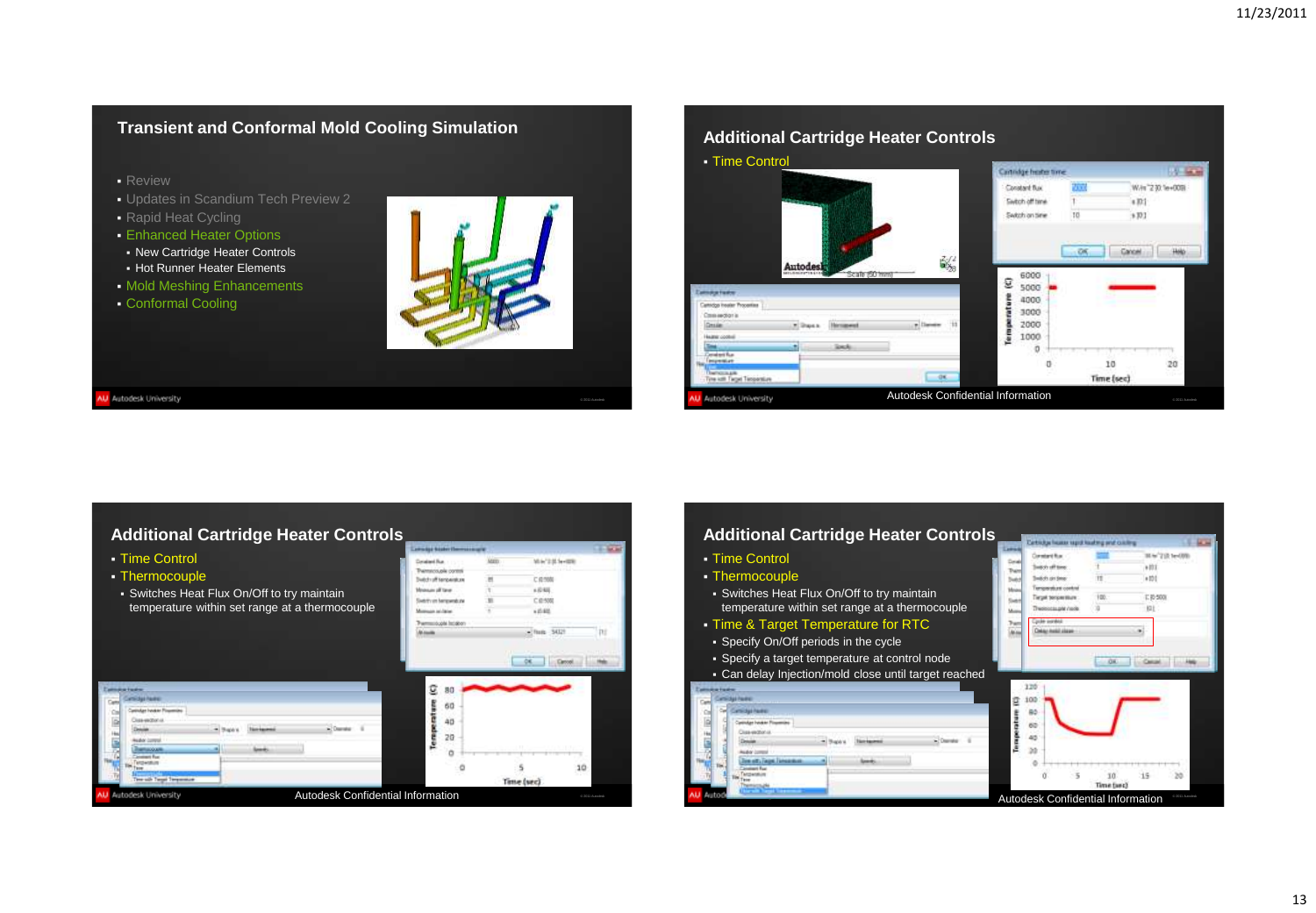





# **Transient and Conformal Mold Cooling Simulation**

- Review
- Updates in Scandium Tech Preview 2
- Rapid Heat Cycling
- **Enhanced Heater Options**
- Mold Meshing Enhancements
- Concept
- Stitching Tool
- Conformal Cooling

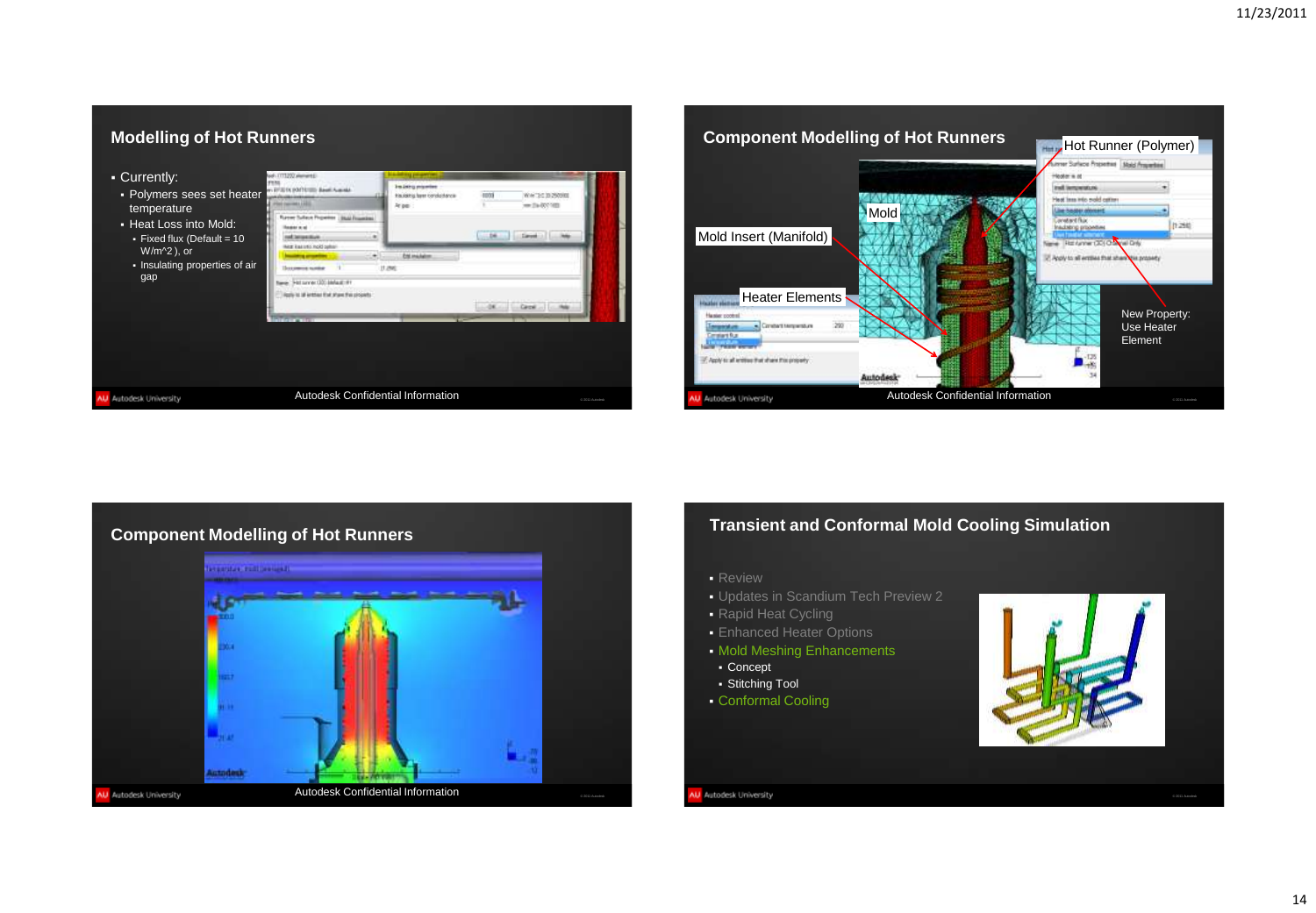

# **New Surface Stitching Tool**

- Use Before launching 3D Mold Meshing
- Works on whatever is visible
- Eliminates contact surfaces
- Stitches together at boundaries
- **Preview shows contact areas**
- **Specify tolerance**

W Autodesk University



# **Transient and Conformal Mold Cooling Simulation**

- Review
- Updates in Scandium Tech Preview 2
- Rapid Heat Cycling
- **Enhanced Heater Options**
- Mold Meshing Enhancements
- Conformal Cooling
- General Purpose Boundary Condition Autodesk Simulation CFD

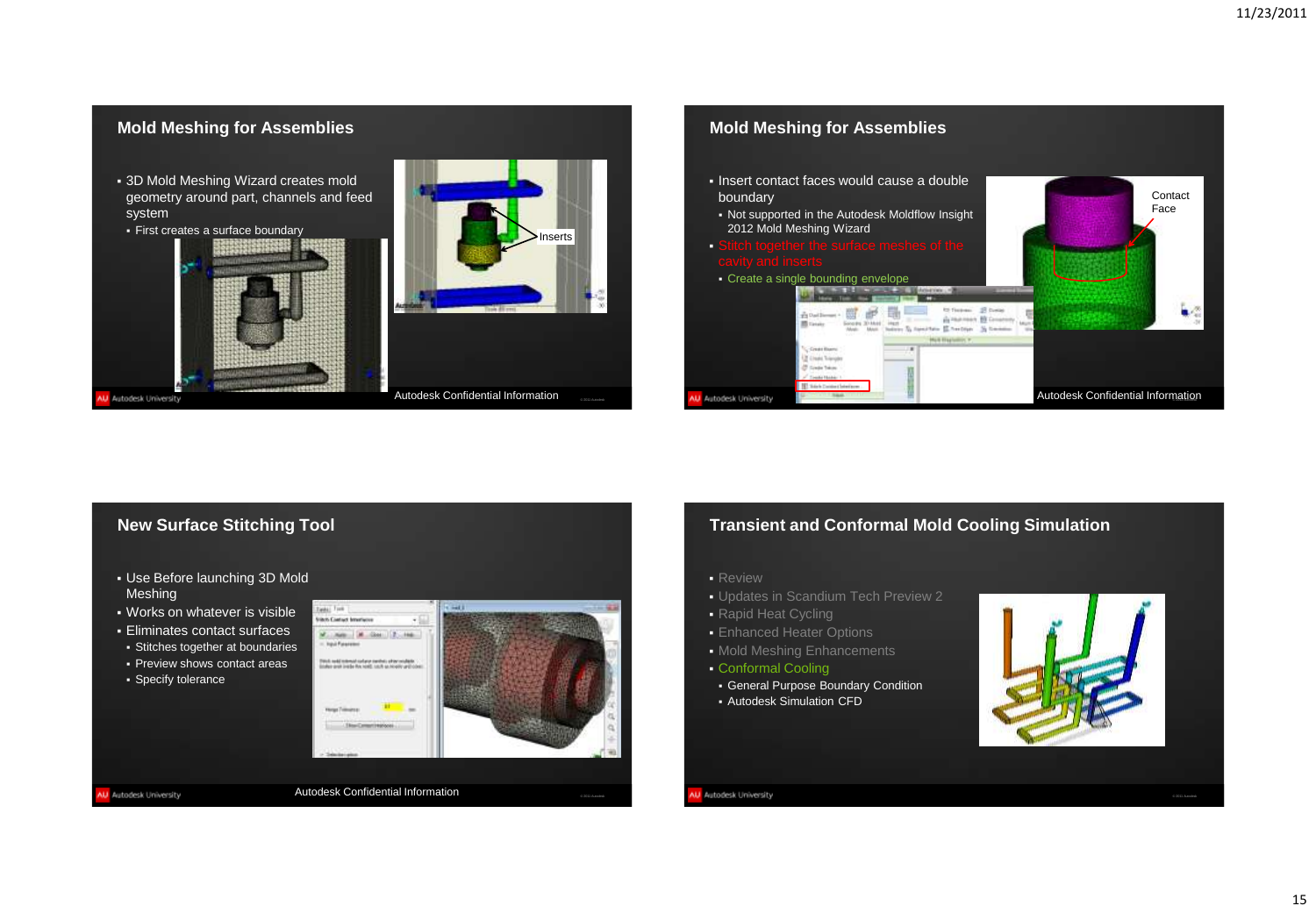# **Conformal Cooling**

- Complex 3D cooling channels
- Temperature control follows part shape
- May not be suited to simulation with beam elements



Image from Pôle Européen de Plasturgie

© 2011 Autodesk

#### W Autodesk University

## **General purpose boundary condition**

- External facing mold tetrahedral elements:
- Default boundary condition is conduction to air
- By selecting "Other", any contact condition can be modelled
- This can be used to model complex 3D cooling circuits



# **Complex 3D Cooling geometry**

- Mold Insert with complex cooling channels fabricated by laser sintering
- Mesh each mold component
- Less than 10 minutes total time
- Analysis:
- Transient Cool + Flow + Warp
- 25 minutes (on a Notebook)





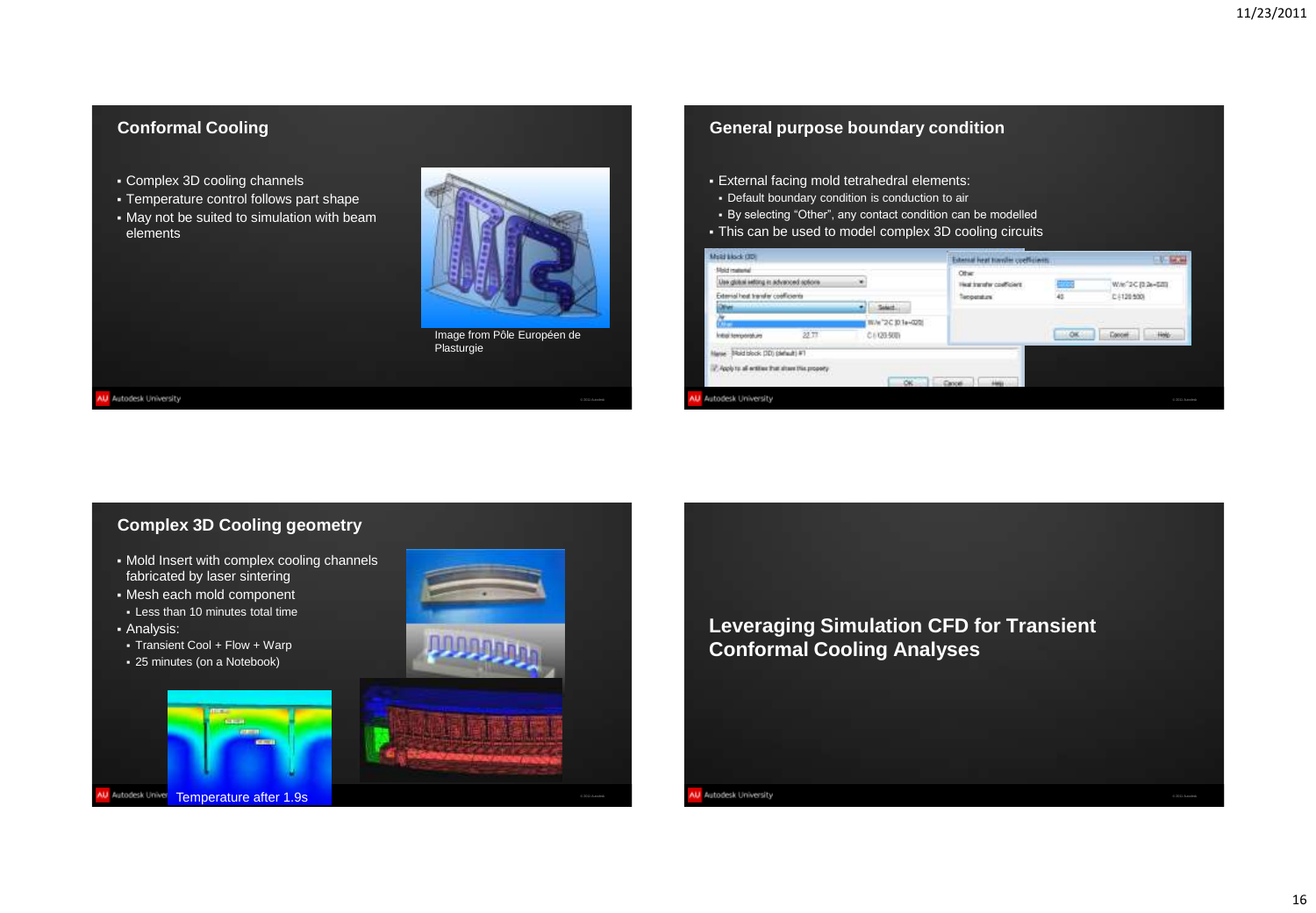# **Simulation CFD Background**

- Computational Fluid Dynamics = simulating fluid flow and heat transfer numerically
- Historically very time consuming and difficult
- Hardware advances + 3D modeling + new manufacturing methods
- Virtual prototyping and testing

W Autodesk University

# **Simulation CFD for Conformal Cooling and Mold Design**

- Allows rapid studies of dramatically different design concepts
- Coolant flow, transient heating and cooling, material response
- Enables state-of-the-art production methods by eliminating or dramatically reducing prototypes: Laser sintering, vacuum brazing, 5-axis drilling



## W Autodesk University

© 2011 Autodesk



# **Business Benefits of Digital Prototyping**

- Lower Tooling Costs 20-40%
- Reduce cycle times up to 30-60%
- Geometry-dependent more difficult cooling equates to more time savings
- Faster delivery
- Reduce rework \$100K+
- Gain advantage in competitive industry
- U Autodesk University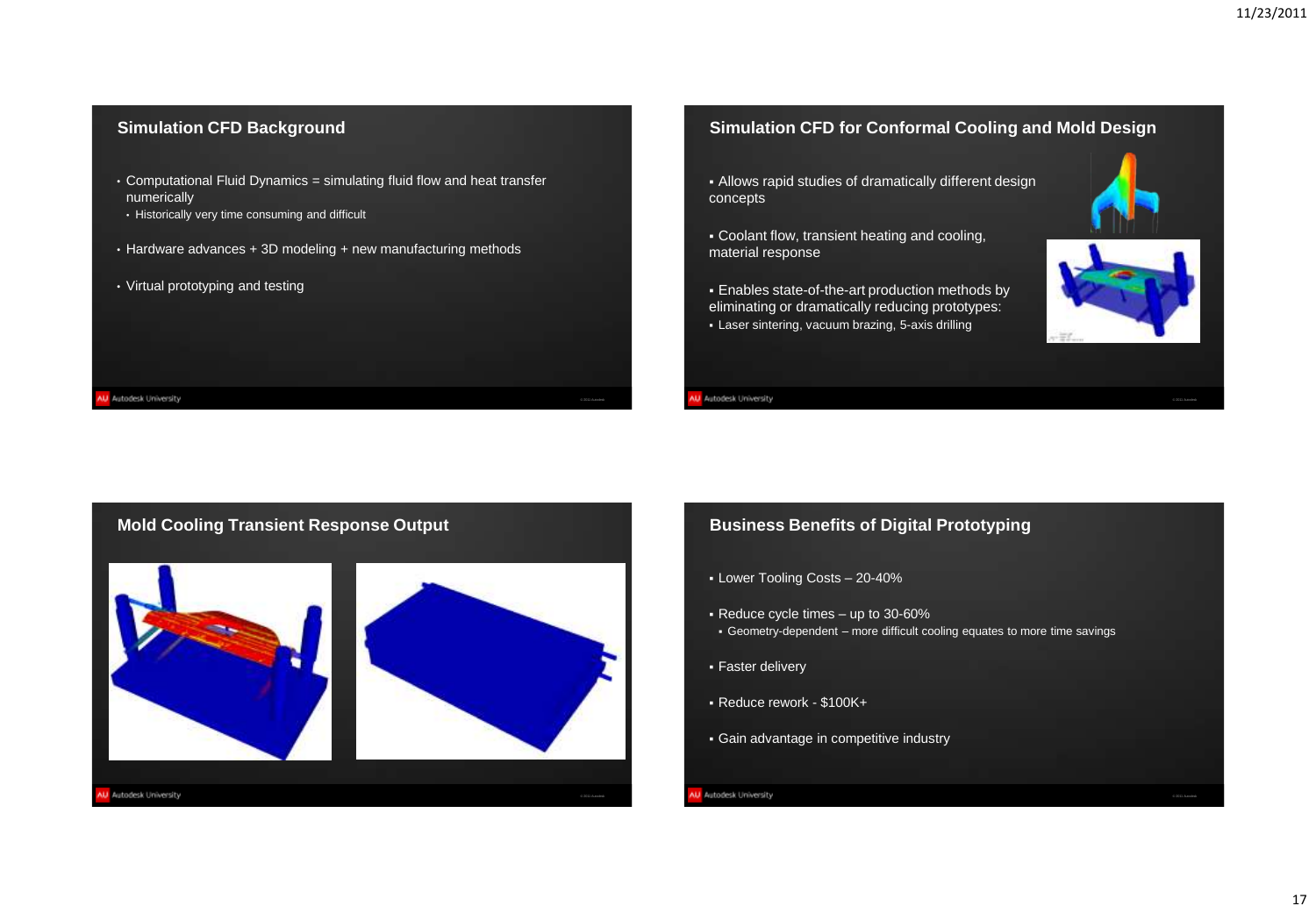

# **Questions & Discussion**

Review

- Updates in Scandium Tech Preview
- **Rapid Heat Cycling**
- Enhanced Heater Options
- Mold Meshing Enhancements
- Conformal Cooling



© 2011 Autodesk

W Autodesk University

**Autodesk University Session Feedback**

Your feedback is very important to Autodesk.

- $\checkmark$  You can complete the session survey on your mobile device, PC, or at a survey station.
- $\checkmark$  Each completed session survey enters you in that day's drawing for a free AU 2012 pass.
- You can help make AU 2012 better!



© 2011 Autodesk

Complete the AU Conference Survey at a survey station and receive an AU 2011 T-Shirt.

W Autodesk University